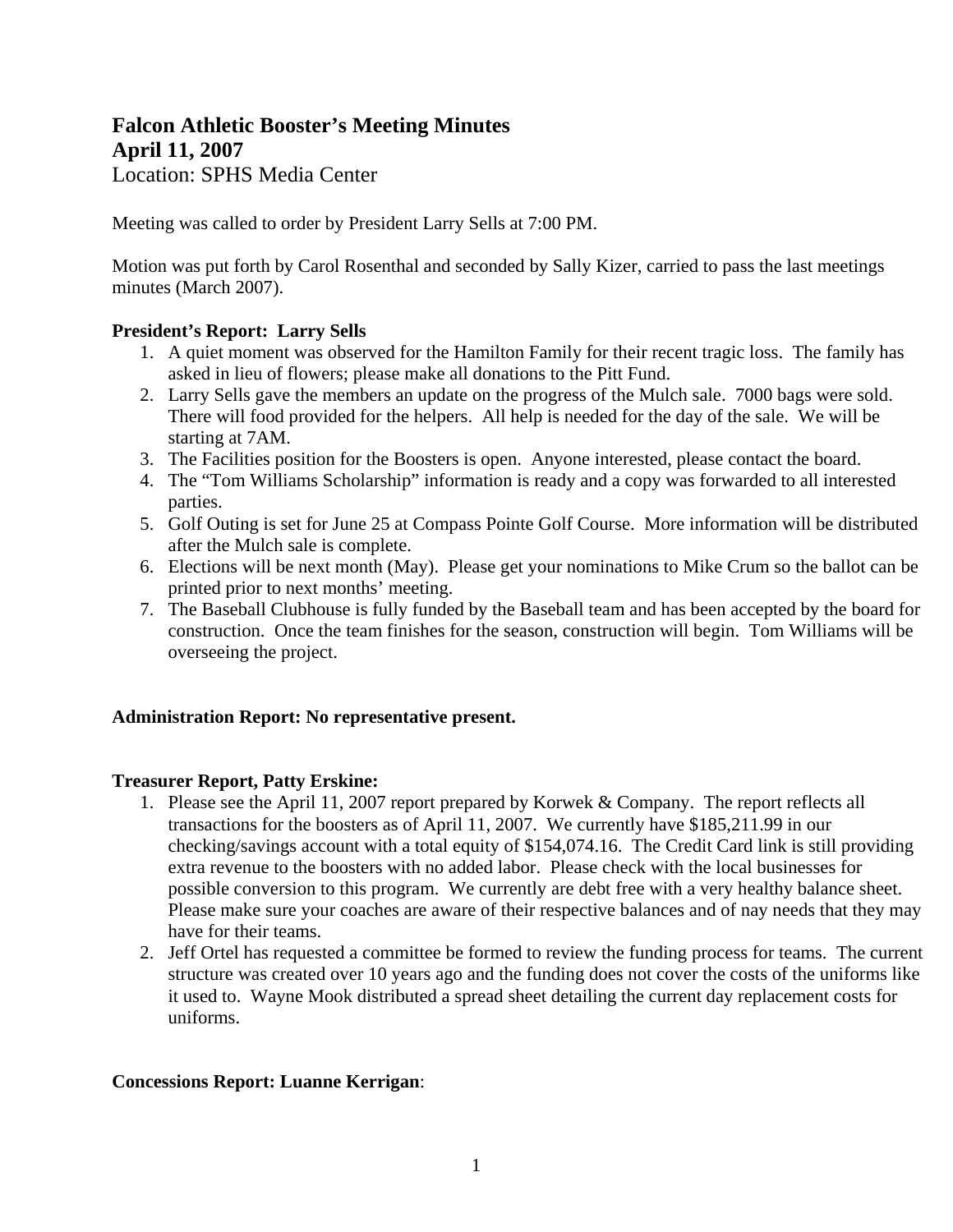We are up and running. The spring sports schedule for concession coverage was handed out. Please make sure if you are assigned a game that you have adequate coverage. We will be offering Hamburgers and freshly cooked popcorn. The Broadneck Lacrosse game was a huge success. The Maggie Moo Ice Cream was not a big hit and will not be carried anymore.

### **Membership Report: Beth Wiley:**

Beth reported 41 new membership applications were handed in. We are still working winter and spring rosters to verify 100% membership for teams. If you think your team was 100% and did not receive your extra allotment, please get with Beth to rectify the situation. For the year, we have brought in \$18,780 in membership dues.

### **Facilities Report: Open**

- 1. BB&T has come forward to pledge \$10,000 towards the new score board for the stadium. More information to follow.
- 2. Projects to be undertaken over the next year:
	- a. Home side bleachers in the stadium
	- b. Andy Borland Sign for the field house.
	- c. New Concession stand on the home side of the stadium.
	- d. Advertisement sign for BB&T.
	- e. Bleachers for the Gym.
	- f. Concession stand on Baseball field. (Fully funded by the Baseball team)
	- g. Signage
	- h. Softball field fence

### **Athletic Director's Report: Wayne Mook**

- 1. Bleacher update:
	- a. The gym bleachers will be replaced during the summer.
	- b. The stadium bleachers will not be started during the summer due to concerns on having them completed in time for the fall season. Tentatively scheduled for the winter time frame to be complete for spring season.
- 2. All of the Hall of Fame Nominations should be submitted to Wayne Mook as soon as possible.
- 3. During the monthly Coach's Meeting (first week of the month), all nominations for the "George Roberts Award" will be collected.
- 4. Upcoming Dates:
	- a. 4/25 Report Cards
	- b. 5/17 Senior Banquet at 6 PM at the Earleigh Heights Fire Hall.
	- c. 5/8 thru 5/10 County Tennis Championship
	- d. 5/8 County Lacrosse Championship
	- e. 5/9 County Track Championship
	- f. 5/10 County Softball Championship
	- g. 5/2 County Girls Gymnastics Championship
	- h. 5/3 County Boys Gymnastics Championship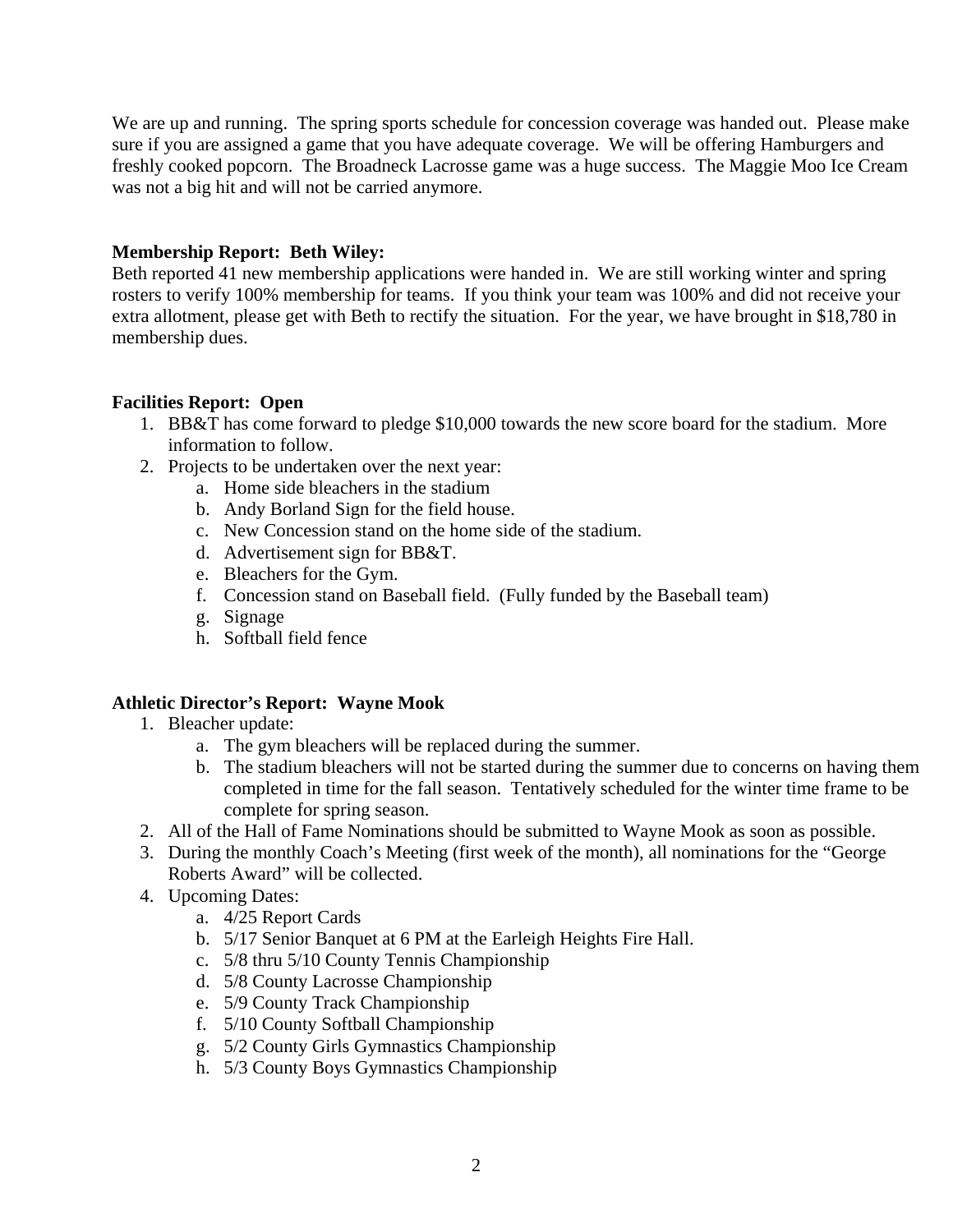- 5. Top Scholar Athlete Luncheon will be 5/3 at 11:30. Need desserts and salads. Please Colleen Stauffer for more details.
- 6. Please Note: Fall Physicals must be done between June 1 and August 10 to be valid. Do not wait until the very end and try to get a physical. No exceptions or waivers will be granted to participate in the fall sports.

### **Fundraisers:**

| <b>Fundraiser</b>            | <b>Dates</b>     | <b>Notes</b>                         |
|------------------------------|------------------|--------------------------------------|
| Signage                      | Ongoing          |                                      |
| Lockers                      | Ongoing          | Need to get nameplates printed.      |
| <b>Mulch Sale</b>            | April 14         |                                      |
| <b>Bull and Oyster Roast</b> | <b>Fall 2007</b> | Moved back to the Fall time frame    |
| <b>Golf Tournament</b>       | June 25          | <b>Compass Pointe Golf Course</b>    |
|                              |                  | Mid-Atlantic Fence is our Sponsor    |
|                              |                  | Jeannie Converse is the Chair Person |

#### **New Business:**

- 1. A Coaches "Wish List" was presented to the Boosters
- 2. Motion put forth by Larry Sells and seconded to fully fund the coaches wish list. Discussion points were:
	- a. All items are HS equipment and will be used at the HS by HS students.
	- b. The wish list not a priority of the Boosters
	- c. What is the difference between "Needs" and "Wants"?
	- d. For the Cheerleaders, safety mats for practicing. The wrestling mats are not designed for this purpose.
	- e. Possible for the motions to be tabled and brought back up after the supplemental uniform spending has been presented.
	- f. Look at Booster participation by the team requesting prior to granting of funds?
	- g. Should be we change our mission statement?
	- h. A note on the supplemental uniform spending, we are looking at an increase of \$8000 (from \$11,000 to \$19,000) per year for this area.
	- Votes: 11 Yes 7 No

### **Motion Passed**.

- 3. Senior Athletic Banquet will be May 17 at Earleigh Heights Fire Station. Gwen Chalmers needs volunteers to help setup, serve and clean up for the banquet. Please call Gwen if interested.
- 4. The members were asked to think about raising the annual dues to support an increase in uniform funding the teams. This will be discussed at the next meeting.
- 5. A motion was put to the members to fund the "Tom Williams Scholarship" by Jeff Ortel and seconded by Claudia Cavey. Motion was voted on and passed.
- 6. The window decals that the Cheerleaders are offering as a fundraiser are now located on the website.